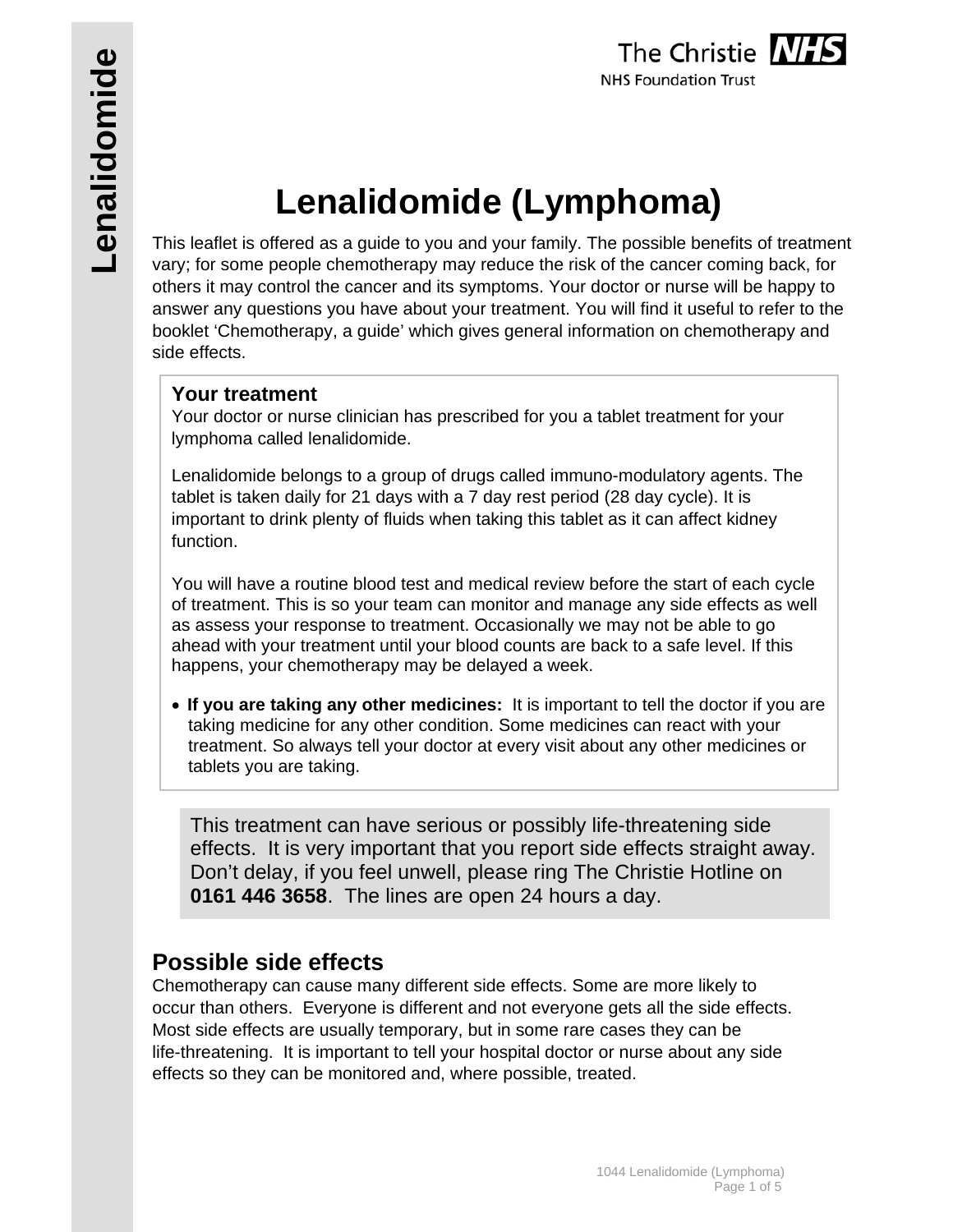#### **Tumour Lysis Syndrome**

This treatment may cause the rapid breakdown of lymphoma cells which may lead to abnormalities in the blood. This problem is more likely if you have a lot of disease or if your kidneys do not work as well as they should do. Your doctor will tell you if you are at risk. You may be given a kidney-protective medicine called allopurinol for the first cycle of treatment, and your doctor may do additional blood tests to monitor this side effect. We sometimes admit patients for the first treatment to give intravenous fluids and kidney-protective medication and twice daily monitoring of blood tests for 48 hours.

#### **Common side effects (more than 1 in 10)**

#### **Increased risk of serious infection**

You are vulnerable to infection while you are having chemotherapy. Minor infections can become life-threatening in a matter of hours if left untreated. Symptoms of infection include fever, shivering, sweats, sore throat, diarrhoea, discomfort when you pass urine, cough or breathlessness. We recommend that you use a digital thermometer so you can check your temperature. You can buy one from your local chemist.

#### **If you feel unwell, you have symptoms of an infection or your temperature is 37.5ºC or above, or below 36ºC contact The Christie Hotline straight away**.

#### **Anaemia (low number of red blood cells**)

While having this treatment you may become anaemic. This may make you feel tired and breathless. Let your doctor or nurse know if these symptoms are a problem. You may need a blood transfusion.

#### **Bruising or bleeding**

This treatment can reduce the production of platelets which help the blood clot. Let your doctor know if you have any unexplained bruising or bleeding, such as nosebleeds, bloodspots or rashes on the skin, and bleeding gums. You may need a platelet transfusion.

#### **Blood clots/ thrombosis**

This treatment can increase the risk of deep vein thrombosis (DVT) and pulmonary embolism (PE). You are likely to be prescribed an anti-clotting agent such as aspirin or Dalteparin (fragmin) injection to prevent blood clots from forming. Please report immediately to your doctor or nurse if you develop a red and swollen leg or sudden onset of shortness of breath.

#### **Nervous system disorders including peripheral neuropathy (tingling & numbness in toes or fingers)**

Lenalidomide can cause nerve damage. This causes numbness or pins and needles in your fingers or toes, and muscle cramps and weakness in the legs. *It is important to tell us if this happens* as the dose of lenalidomide may have to be reduced or stopped. This is usually mild or temporary, but can last for some time. However, it can become permanent, so please report these symptoms promptly to your doctor or nurse specialist.

#### **Balance**

Your balance may be affected or you may feel dizzy or feel faint. Let your medical team know if you experience any of these symptoms.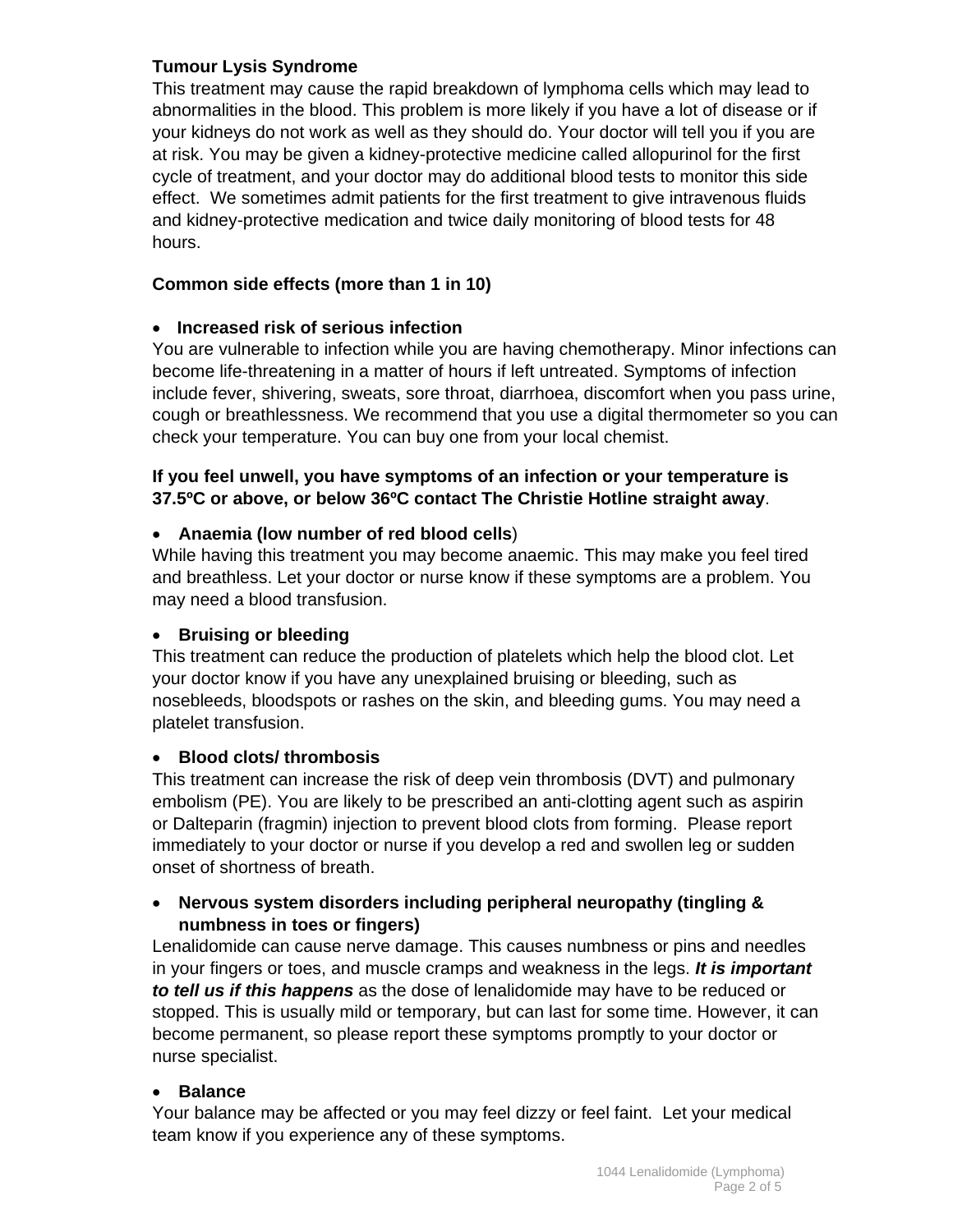#### **Fatigue**

Fatigue is quite common whilst receiving lenalidomide. The fatigue may be a result of anaemia (a low red blood cell count) which can be managed with blood transfusions. It can also be managed through rest, good diet, drinking plenty of fluids and regular gentle exercise.

#### **Shortness of breath**

If you experience any shortness of breath, please report this symptom to your doctor or nurse.

#### **Uncommon side effects (less than 1 in 10)**

#### **Gastrointestinal disturbance**

This treatment can cause constipation, nausea, vomiting, abdominal pain, diarrhoea, or an increase or decrease in appetite or weight. Please report this to your nurse or doctor if you have any of these symptoms. You may be given medication to help with any of these side effects.

If you experience abdominal pain with nausea, vomiting or diarrhoea, or notice fresh blood in your stool or your stool is black in colour, contact The Hotline without delay.

#### **Changes to vision or hearing**

This treatment may cause changes to your vision of reduced hearing/tinnitus. Let your doctor or nurse know if you experience any of these symptoms.

#### **Muscle spasm/bone pain**

This treatment may cause muscle spasm or bone pain. Let your doctor or nurse know if you experience any of these symptoms.

#### **Dry skin or rash**

You may develop dry skin. This can be easily treated with an unperfumed moisturising cream. You may also develop a skin rash. Please tell your doctor or nurse if this occurs.

#### **Serious and potentially life threatening side effects**

In a small proportion of patients chemotherapy can result in very severe side effects which may rarely result in death. The team caring for you will discuss the risk of these side effects with you.

# **Sex, contraception & fertility**



Lenalidomide is a known teratogen that may cause severe life-threatening birth  $\overline{\mathcal{A}}$  defects. **You must not become pregnant or father a child while taking Lenalidomide.** To ensure that an unborn baby is not exposed to lenalidomide, your doctor will complete an Authorisation Form with each prescription. The form documents that you have given consent for lenalidomide treatment and have been told about the risks to an unborn baby and the precautions you must take.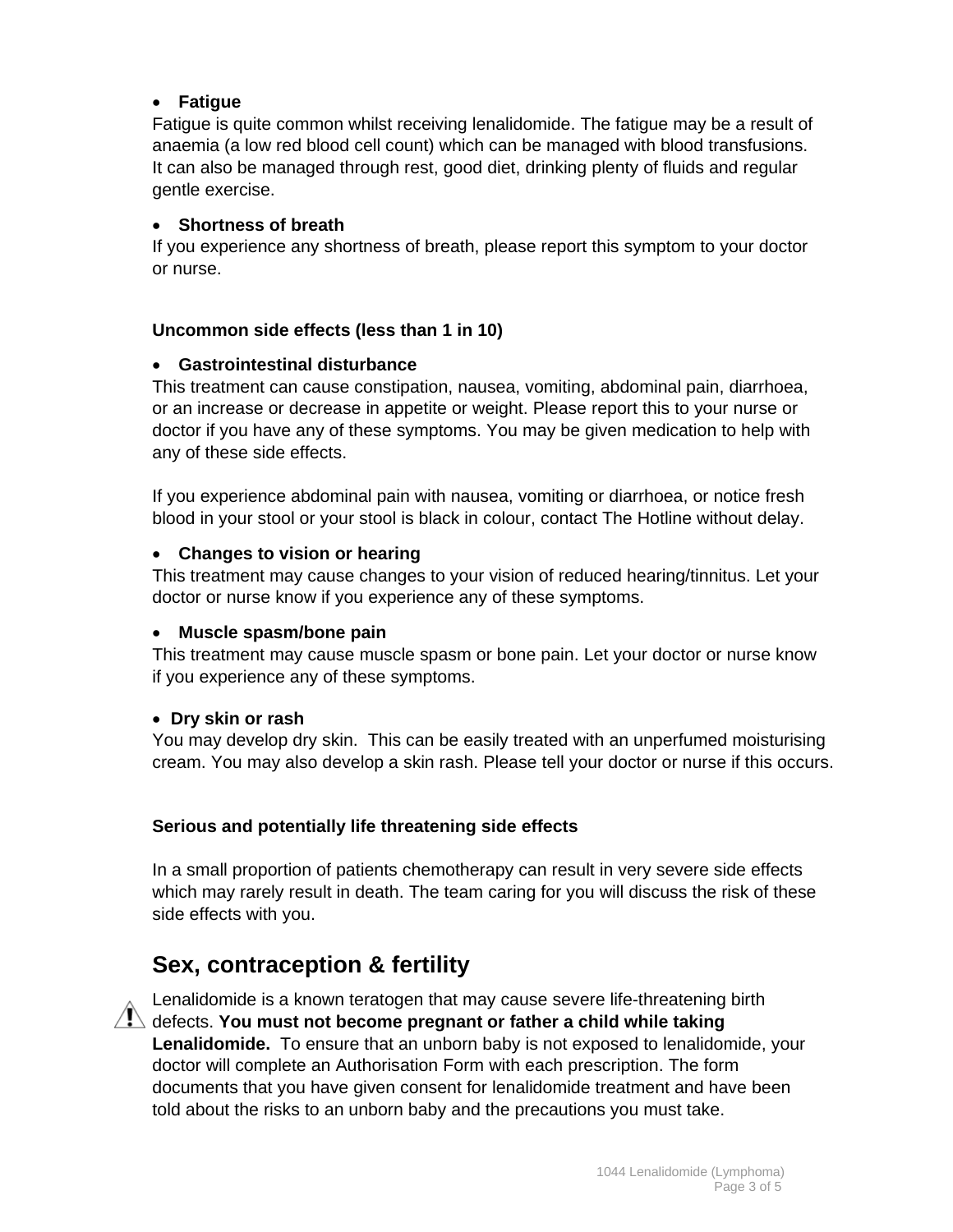#### **Protecting your partner and contraception:**

We recommend that you or your partner use a condom during sexual intercourse while you are having the course of lenalidomide. Lenalidomide is dangerous to unborn babies and this will also protect you and your partner from any lenalidomide that may be present in semen and in the vagina. If you suspect that you may be pregnant please tell your doctor immediately.

#### **Erectile dysfunction:**

Your doctor or nurse can provide support and advice if you experience this symptom.

# **Late side effects**

Some side effects may become evident only after a number of years. In reaching any decision with you about treatment, the potential benefit you receive from treatment will be weighed against the risks of serious long term side effects to the heart, lungs, kidneys and bone marrow. With some drugs there is also a small but definite risk of developing another cancer. If any of these problems specifically applies to you, the doctor will discuss these with you and note this on your consent form.

*© 2017 The Christie NHS Foundation Trust. This document may be copied for use within the NHS only on the condition that The Christie NHS Foundation Trust is acknowledged as the creator.*

## **Contacts**

If you have any general questions or concerns about your treatment, please ring the area where you are having treatment:

| • Haematology day unit                |                                                                                                    | 0161 446 3924                                                                                                           |
|---------------------------------------|----------------------------------------------------------------------------------------------------|-------------------------------------------------------------------------------------------------------------------------|
| • Lymphoma clinical nurse specialists |                                                                                                    | 0161 446 8573                                                                                                           |
| • Lymphoma secretaries                | 0161 446 3753<br>0161 446 3360<br>0161 446 3956<br>0161 446 3332<br>0161 446 3302<br>0161 446 3869 | Professor Radford/Dr Linton<br>Professor Illidge<br>Dr Smith<br><b>Professor Cowan</b><br>Dr Harris/Dr Chan<br>Dr Bloor |
| • Palatine Treatment Ward             | 0161 446 3960/3961                                                                                 |                                                                                                                         |
| • General enquiries                   | 0161 446 3000                                                                                      |                                                                                                                         |
|                                       |                                                                                                    |                                                                                                                         |
|                                       |                                                                                                    |                                                                                                                         |